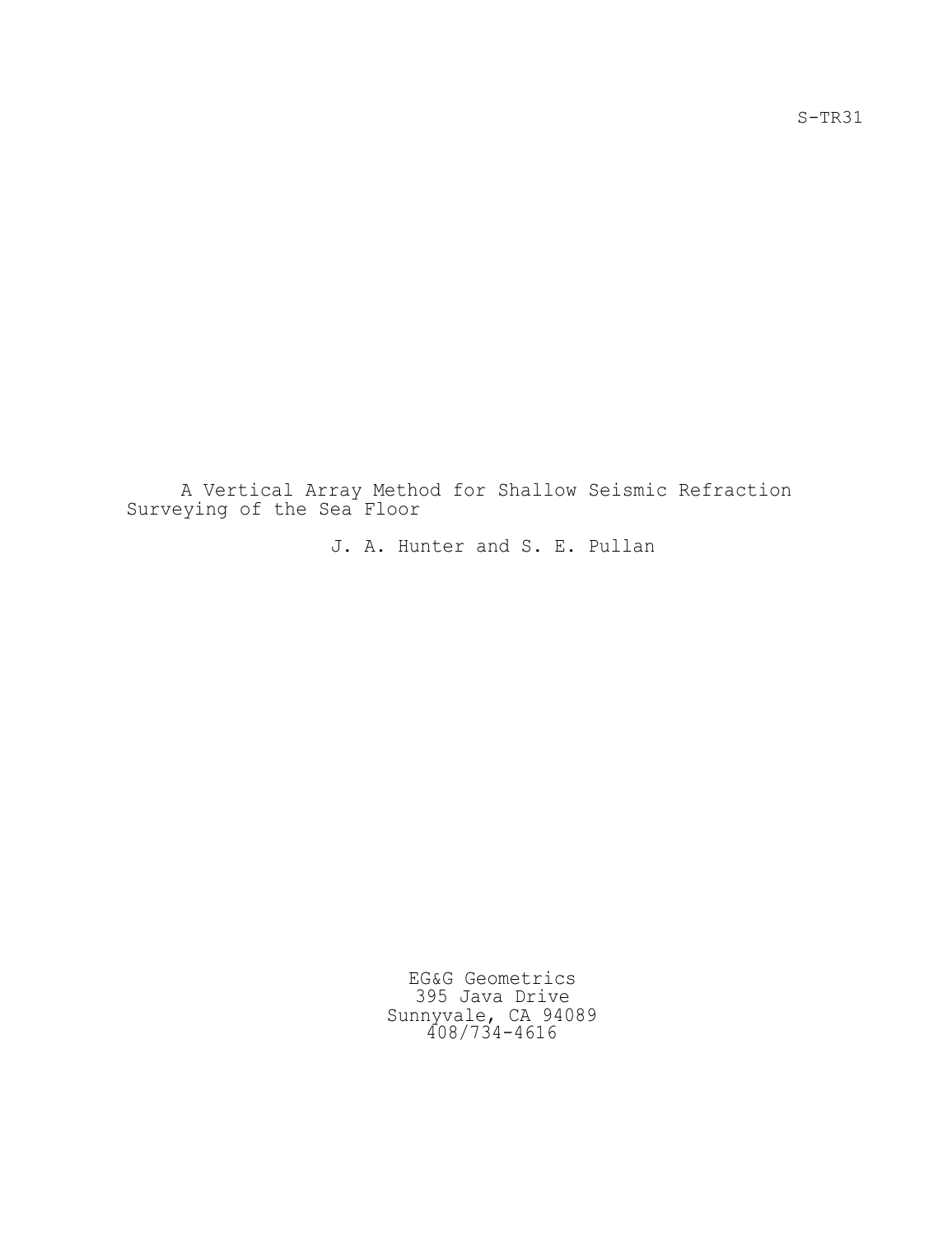A Vertical Array Method for Shallow Seismic Refraction Surveying of the Sea Floor

> J.A. Hunter and S.E. Pullan Geological Survey of Canada

#### **INTRODUCTION**

In recent years, specific requirements in offshore geotechnical site investigations, as well as detailed defense research studies, have stimulated research interest in methods of measuring seismic velocities of seafloor sediments on the continental shelves. Investigations have utilized wide-angle subbottom reflection measurements (McKay and McKay, 1982), bottom-laid refraction cables (Hunter et al., 1979), and towed refraction arrays, both on surface (Hunter and Hobson, 1974), and at depth (Fortin et al., 1987; Fagot, 1983).

This paper discusses the concept of a vertical array of hydrophones in the water column for the measurement of compressional velocities of waves refracted through the immediate sub-seabottom. The method is designed for use primarily in ice-covered waters of continental shelves, but it has potential applications in deep ice-covered rivers and lakes, and it may be possible to use the technique in open waters with a two-ship operation.

Until now, measurements of refraction velocities of bottom sediments in ice-covered waters have been carried out by deploying bottom-laid arrays through available open leads in sea-ice (Hunter et al., 1976), or by placing individual hydrophones of an array on the seabottom through holes in the ice, a technique used in shallow water only (Kurfurst and Pullan, 1985). The advantage of the vertical array concept lies in the relative ease in deploying the hydrophone array and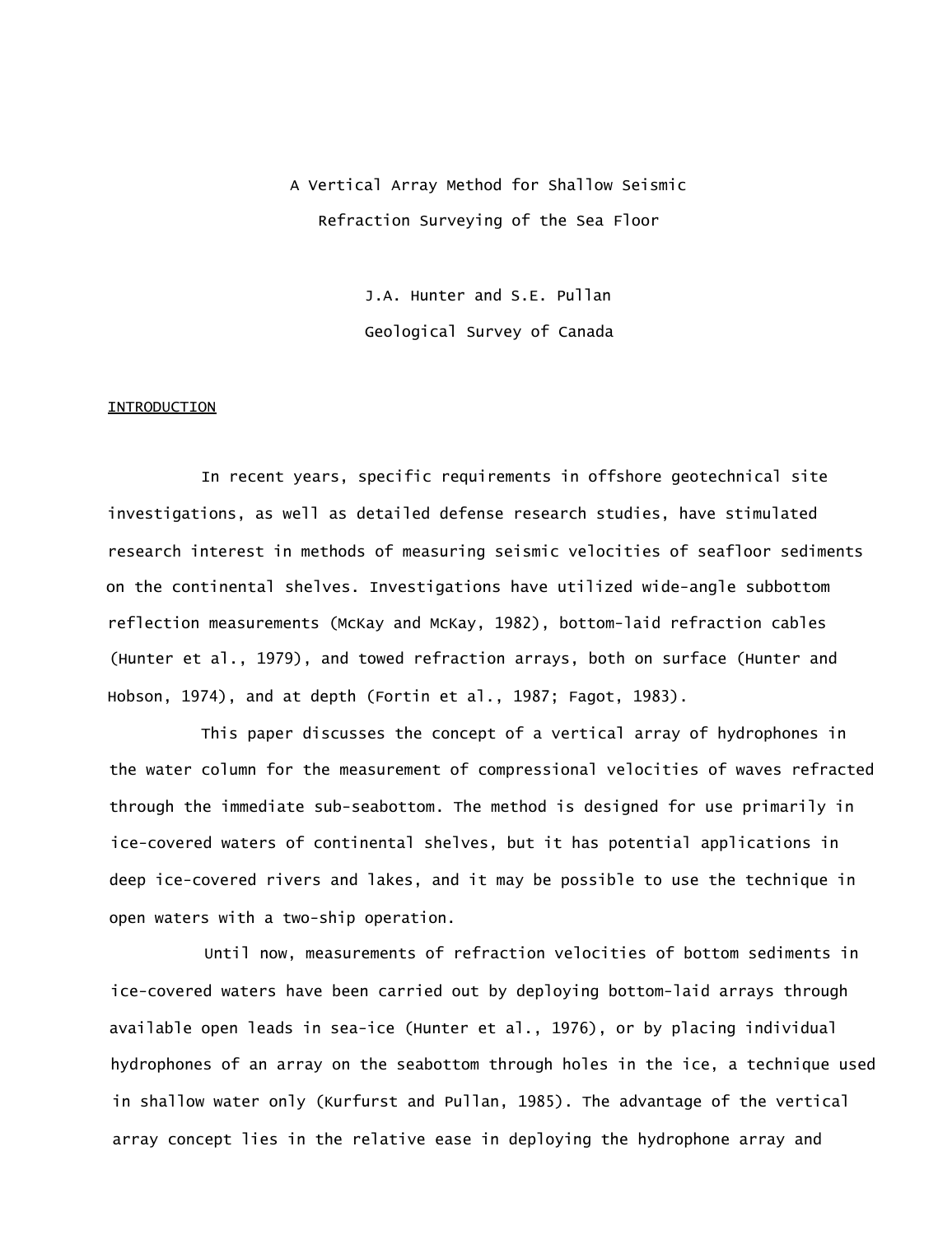sources, as well as in adjusting the array geometry to obtain the desired depth of penetration and resolution.

## **THEORY**

Figure 1(a) illustrates the geometry of the field set-up for a vertical array experiment. The diagram shows the lowest receiver (hydrophone) to be at the water-bottom interface, although it need not be. Seismic impulsive sources (explosives, air or water-guns, sparker, etc.) can be placed either on the sea floor or in the water column at an offset from the vertical receiver array. In practice, several offsets may be required.

For a model consisting of a vertical array and a series of flat-lying subbottom refractors, the travel times of first arrival events can be expressed by simple mathematical formulas. The travel time of the direct wave through water from the source to one receiver of the array is:

$$
t_0 = \sqrt{\frac{x^2 + (h_r - h_s)^2}{v_0}}
$$
 (1)

where:  $V_o$  = velocity of water

 $x = source-array$  of fset

 $h_s$  = height of source above bottom

 $h_r$  = height of receiver above bottom

The travel time of the refracted wave along the bottom is given by:

$$
t_1 = \frac{x}{v_1} + (h_r + h_S) \sqrt{\frac{v_1^2 - v_0^2}{v_1 v_0}}
$$
 (2)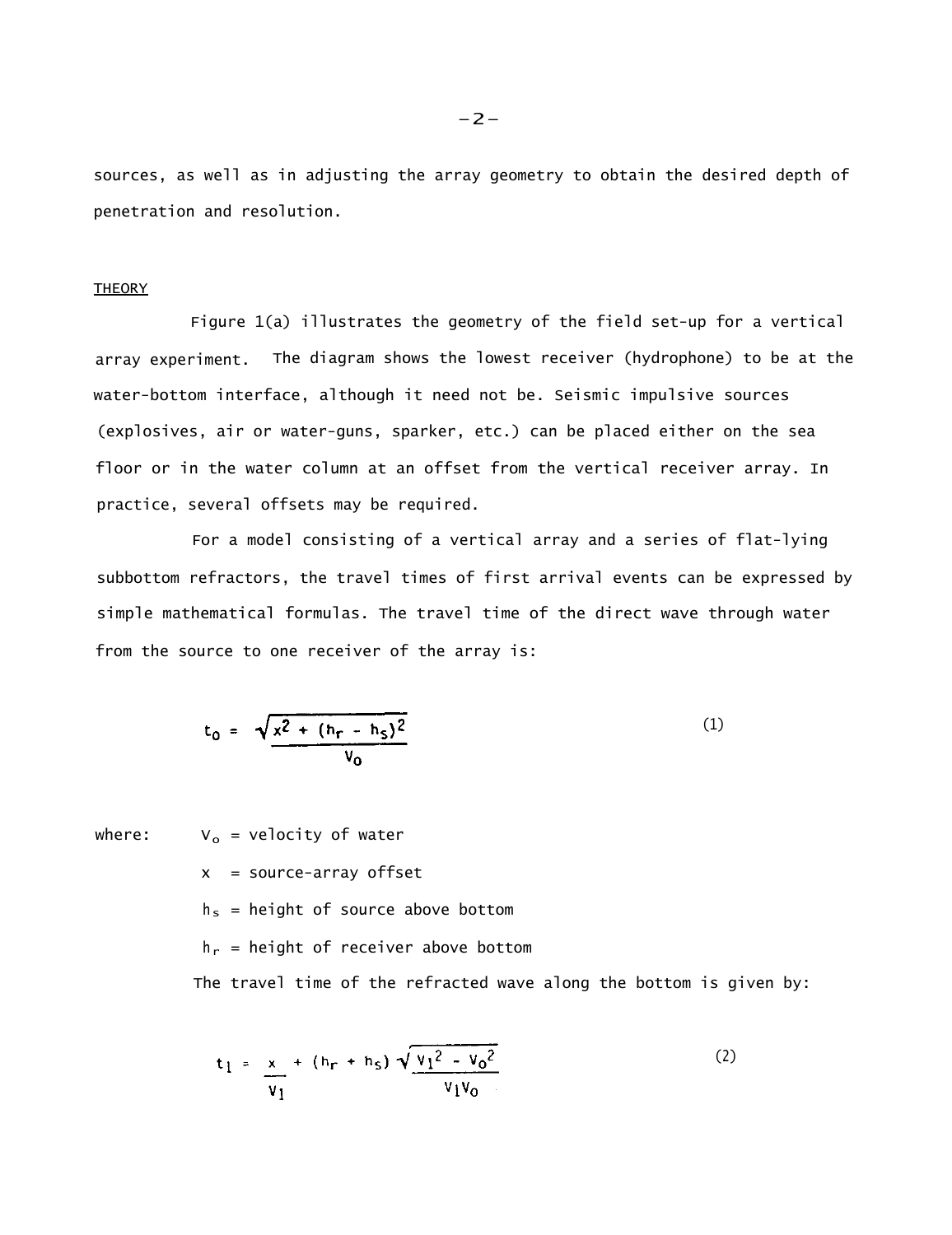where  $h_r$ ,  $h_s$  and  $V_o$  are as given above, and  $V_1$  is the velocity of the <sup>i</sup> mmediate subbottom layer.

The travel time of a refracted wave along layer m is:

$$
t_n = \frac{x}{v_n} + (h_r + h_s)\sqrt{\frac{v_n^2 - v_0^2}{v_n v_0}} + \sum_{m=1}^{n-1} 2 z_m \sqrt{\frac{v_n^2 - v_m^2}{v_n v_m}}
$$
(3)

where Zm is the thickness of layer m.

If the first arrival travel times are plotted as a function of the height of the receiver above the bottom (hr) as shown in Figure 1(b), the form of the data is similar to that of standard horizontal surface array refraction plots, at first glance. Refractors from bottom and subbottom layers appear as straight line segments having slopes given by:

$$
S_n = \frac{\Delta t_n}{\Delta h_r} = \frac{\sqrt{v_n^2 - v_0^2}}{v_n v_0}
$$
 (4)

Unlike the conventional T-X refraction plots, the slope Sn increases with increasing refractor velocity. Thus, the events arriving earliest in time at small hr are from the deepest subbottom refractor observable for the source offset x and the shot height hs.

From slope measurements (equation 4) and the intercept times of straight line segments (equation 3 for  $h_r = 0$ ), layer thicknesses can be calculated in a straightforward manner for a model consisting of horizontal sub-seabottom layers and a vertical receiver array. Extending the analysis to a more realistic earth model and field situation, with dipping refractors and a non-vertical array, results in more cumbersome mathematical relationships (not shown here), which lend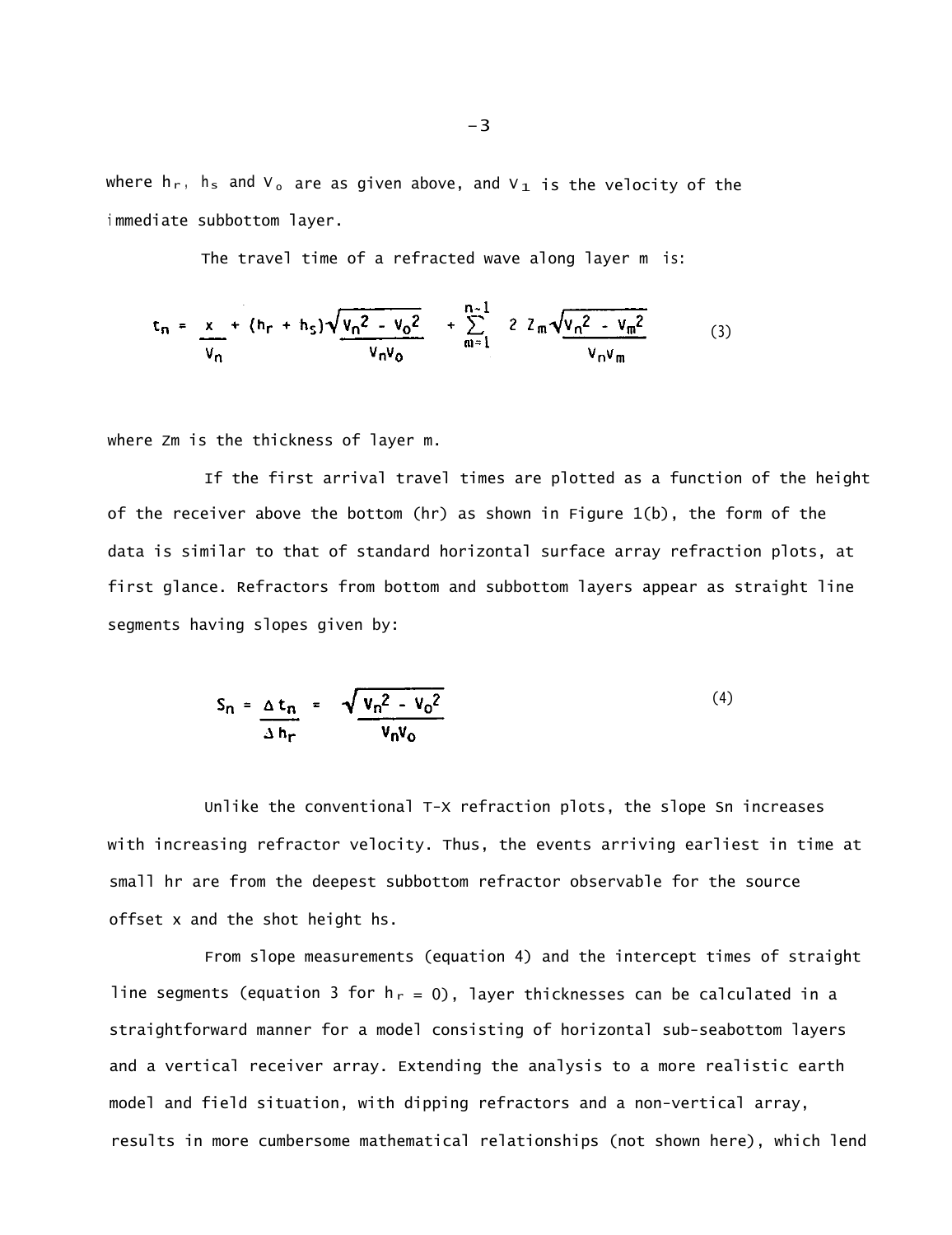themselves to computer model fitting rather than analytic solutions. Such modelling requires arrival times from the direct water wave (later events) to be utilized in the analysis. However, experience has shown that convergence to a best-fitting model can easily be obtained.

Analyses of dipping refractor models have shown that apparent velocities of refractors for down-dip and up-dip shooting are similar to those encountered in conventional surface refraction work. Modelling suggests that field operations to test for dipping refractors can be accomplished by either shooting into the array from different directions (requiring the drilling of additional shot holes, if working through the ice), or, if dip in the vertical plane of the experiment only is required, by recording one shot with the source on the bottom ( $h_s=0$ ), and recording a second shot using the same shot-hole, but with the source higher in the water column  $(h_{s>0})$ .

# VERTICAL SENSITIVITY

Figure 2 shows. a plot of slope Sn (equation 4) with respect to Vn for a vertical array (solid line) assuming a water velocity  $V_o = 1460$  m/s. Large charges in Sn occur for small charges in Vn for velocities less than about 2000 m/s; that is, for velocities associated with water-saturated unconsolidated materials (clays and sands).

The dashed lines indicate the apparent measured velocities assuming that the array is off-vertical by +/-10 degrees. Such deviation from vertical could occur in practise with a poorly-weighted array in the presence of a strong water current. Figure 2 indicates that the errors involved in estimating refractor velocities for  $v_n$  <2000 m/s are small even if the angle of the array is not detected by the water-break travel-time analysis and is not taken into account.

 $- 4-$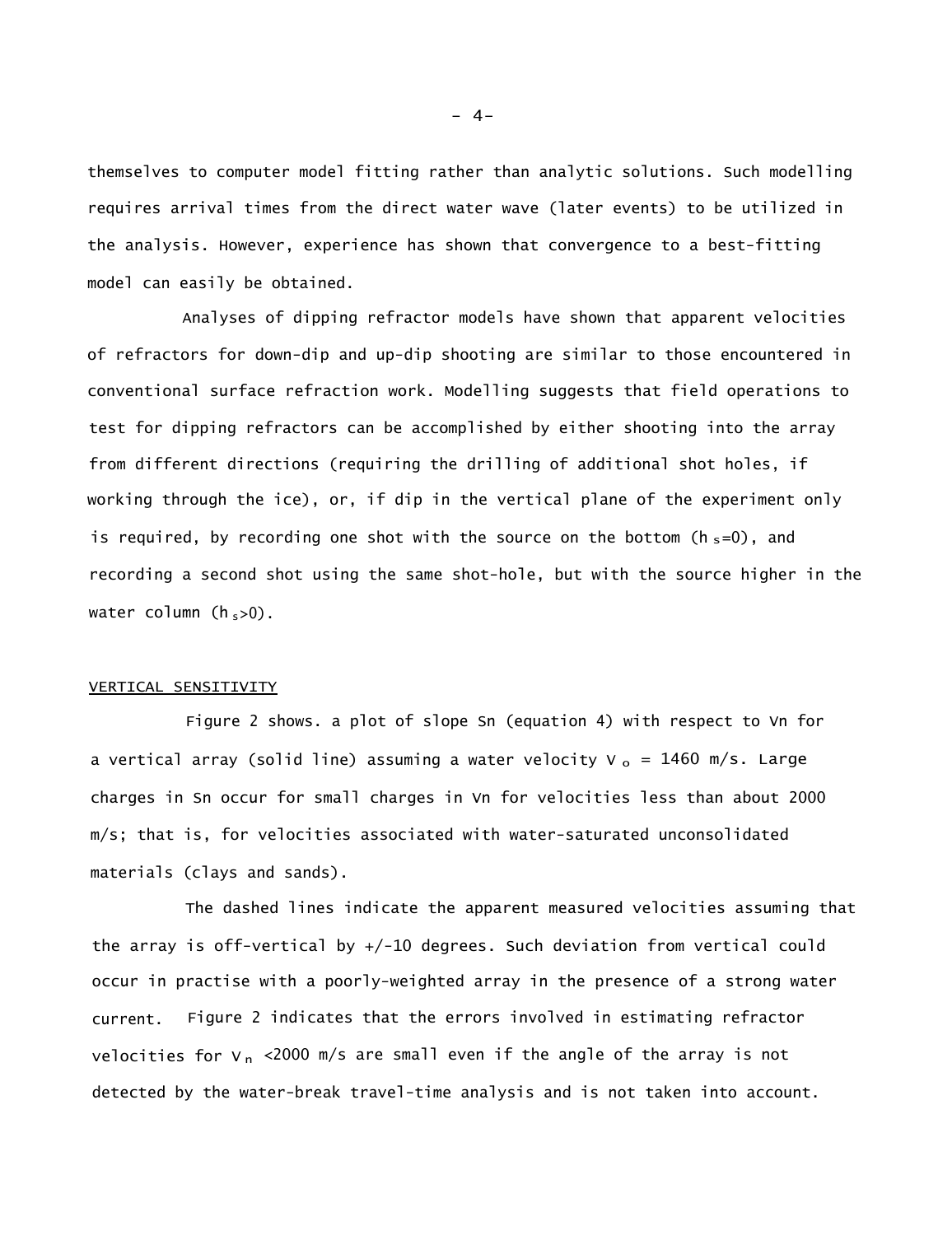To compare the sensitivity of the vertical array with that of a horizontal array laid on the seabottom, Figure 3 shows a plot of the derivative of the slope of a straight line segment as a function of  $V_{n}$ , assuming a water velocity of  $V_0 = 1460$  m/s. This figure indicates that the sensitivity of the vertical array exceeds that of a horizontal array by a factor of 4 at very low refraction velocities. This advantage disappears at velocities above 2060 m/s where the horizontal array is more efficient. Hence, a vertical array should be employed if the objective of the survey is to obtain accurate velocities of subseabottom unconsolidated sediments; whereas a horizontal array would be a more accurate approach if the objective is to obtain velocities of subbottom bedrock.

To illustrate the practical effect of the higher sensitivity of a vertical array in measuring sediment velocities, a model consisting of a 10 m thick seabottom layer with a velocity of 1500 m/s (clay) overlying a semi-infinite layer with a velocity of 1600 m/s (sand) was examined. Seawater velocity was assumed to be 1460 m/s. For a vertical array, travel-time vs. receiver height off the bottom  $(h_r)$  for a shot offset of 150 m was plotted (Figure 4(a)). The corresponding plot of travel-time vs. source-receiver offset for a horizontal seabottom array is shown in Figure 4(b). Both plots have similar absissa and ordinate scales. For the horizontal array (Figure 4(b)) the plot is centered on the subtle breakover between 1500 m/s and 1600 m/s. However, the breakover between these layers when using a vertical array is, in comparison, a much more pronounced one. This suggests that less interpretation error in analyzing travel times and in the selection of segments corresponding to subbottom layers would result when using data obtained with a vertical array.

- 5 -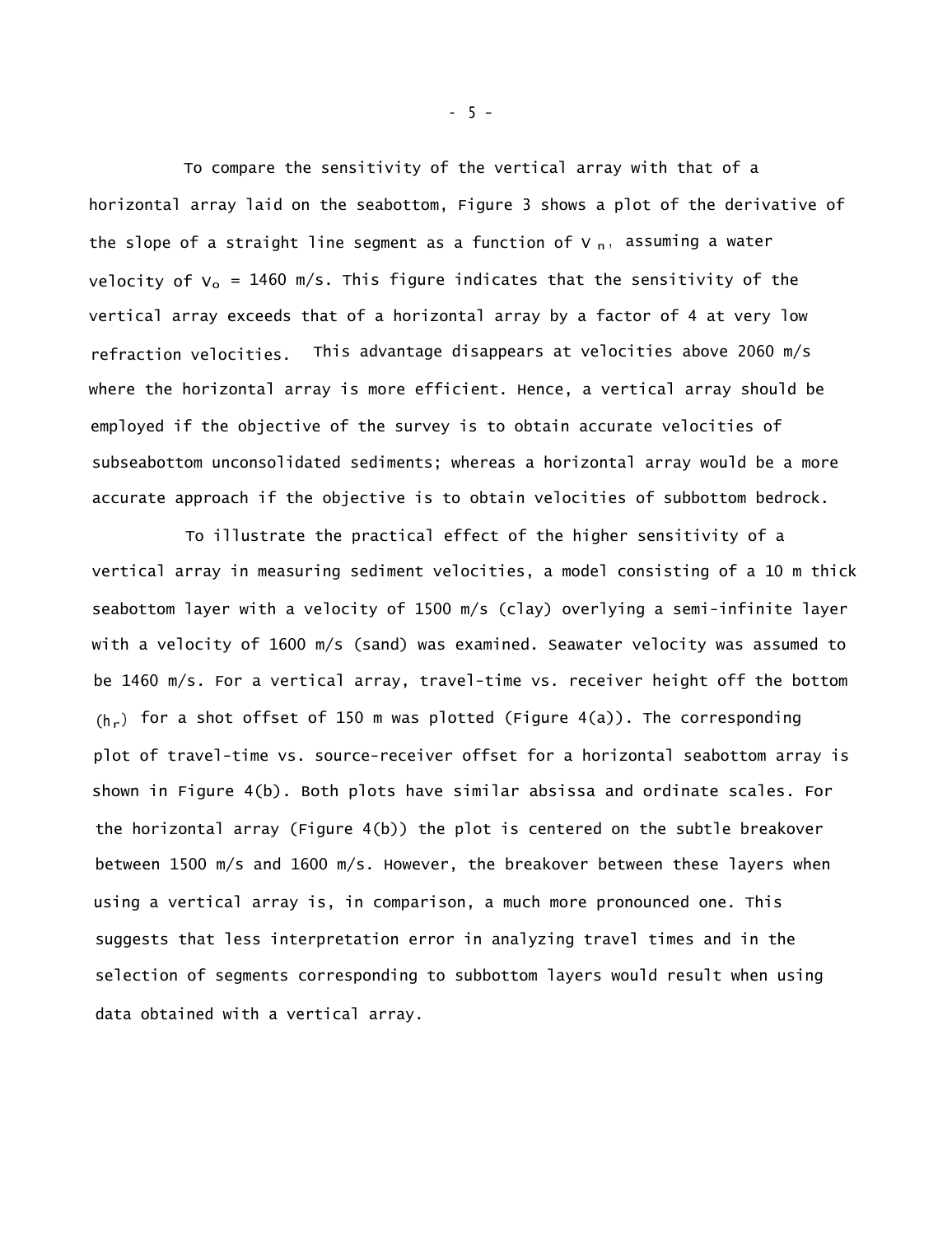### FIELD EXAMPLE

A field test of the vertical array was carried out on the ice-covered Ottawa River near Ottawa. The field geometry and layer interpretation are shown in Figure 5. A 12-channel array, with spacings of 3 meters between hydrophones, was deployed in 40 meters of water through a hole in the ice. At three shot hole locations, offset 50, 100 and 150 meters from the array, small dynamite charges were detonated on the river bottom. With this field set-up it was possible to obtain- velocity structure to depths in excess of 40 m subbottom. In differing field situations (for example, deeper water), it is possible to alter both shot offsets and vertical position of the array to obtain deeper subbottom penetration without substantial alteration of the design of the array.

Figure 6 shows a set of field seismograms recorded with an engineering seismograph at the site. Low amplitude, low frequency refractors can be observed as first arrivals on all records. Because of the limited dynamic range of the instrument, later arrivals are "clipped" due to amplifier saturation. The water wave arrival can be seen as a high frequency event superimposed on the clipped low frequency signal. Recording instruments with greater dynamic range would be necessary to preserve the precise onset of the water wave event. This is important because primary array positioning information is derived from the water wave arrivals.

An "ice-arrival", from waves which travel up through the water column and are then refracted through the surface ice, can be seen as an interfering event on near surface hydrophones. Water depth beneath the ice is thus a limiting factor in the use of this technique.

- 6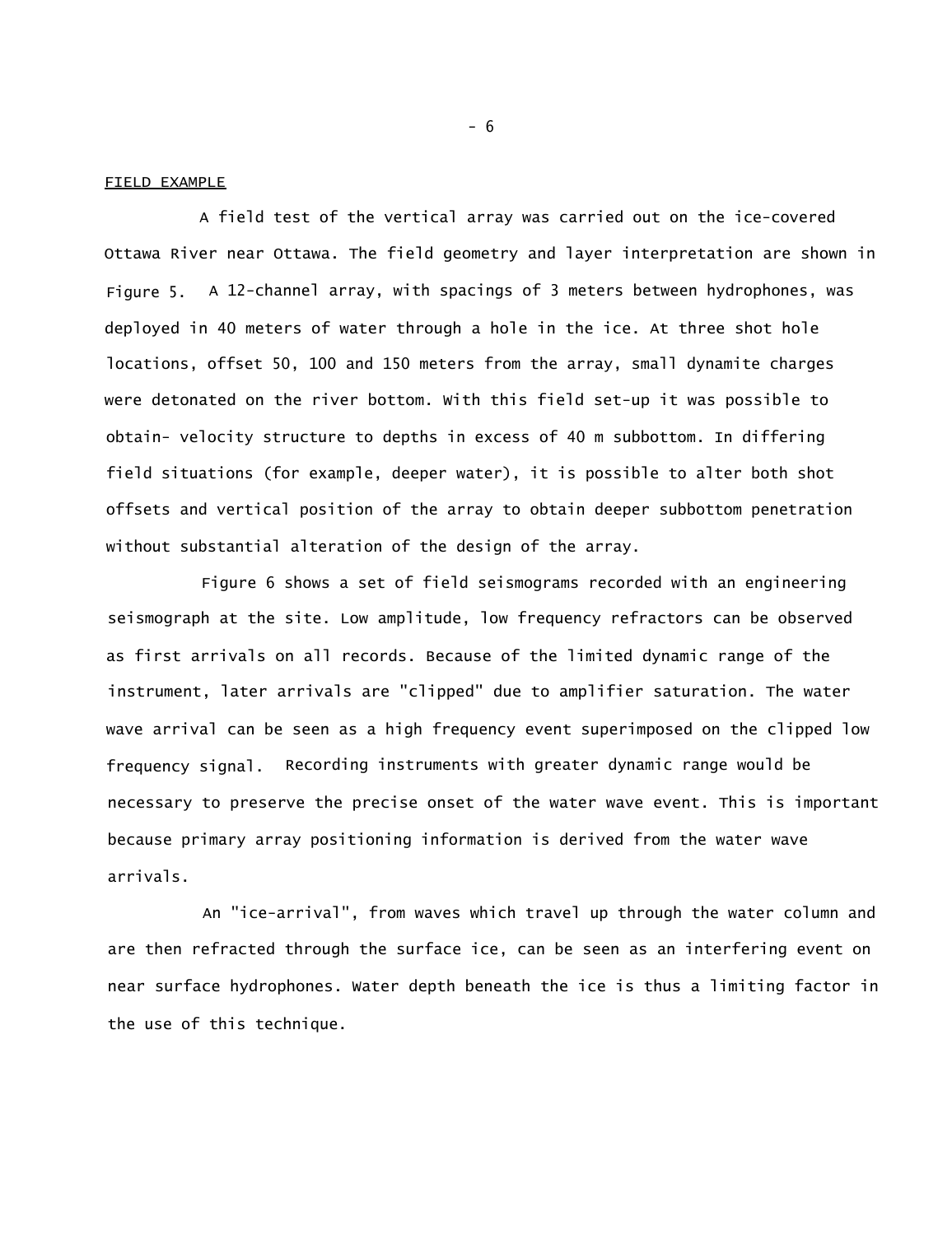Figure 7 shows the travel-time vs. hydrophone height data obtained from the field records shown in Figure 6, along with the "best-fit" velocity model determined by computer analysis. The bottom sediment layers with velocities of 1640 m/s and 1740 m/s probably represent coarse-grained glacial till or tillderived materials, since tills occur on shore at the site. Two velocity layers were interpreted for bedrock. It is known that varying thicknesses of Paleozoic dolostone overlie Precambrian granite gneiss in the area, and the two derived velocities are consistent with an interpretation of both units existing at this site.

Since there is a current flowing in the Ottawa River, the hydrophone array was weighted at intervals over its active length so that it would stream in a straight line when deployed. The "best-fit" model from waterwave and refractor data indicated that the array was at an angle of 5.25 degrees off vertical.

As well, because of current drift while the shots were lowered to the bottom, the surface positions of the dynamite sources could only be used as a guide in the determination of the actual shot-array offset. This is not a serious problem in the iterations involved in model fitting, since the derived offset must fit both first arrival refractor velocity and water arrival events at  $h_{r}=0$ , while the refractor velocity is obtained through slope analysis.

# **CONCLUSIONS**

The vertical array concept is a novel approach to seismic refraction surveying of seafloor sediments. It has potential applications in a number of engineering geophysics problems in ice-covered waters of northern latitudes,

- 7 -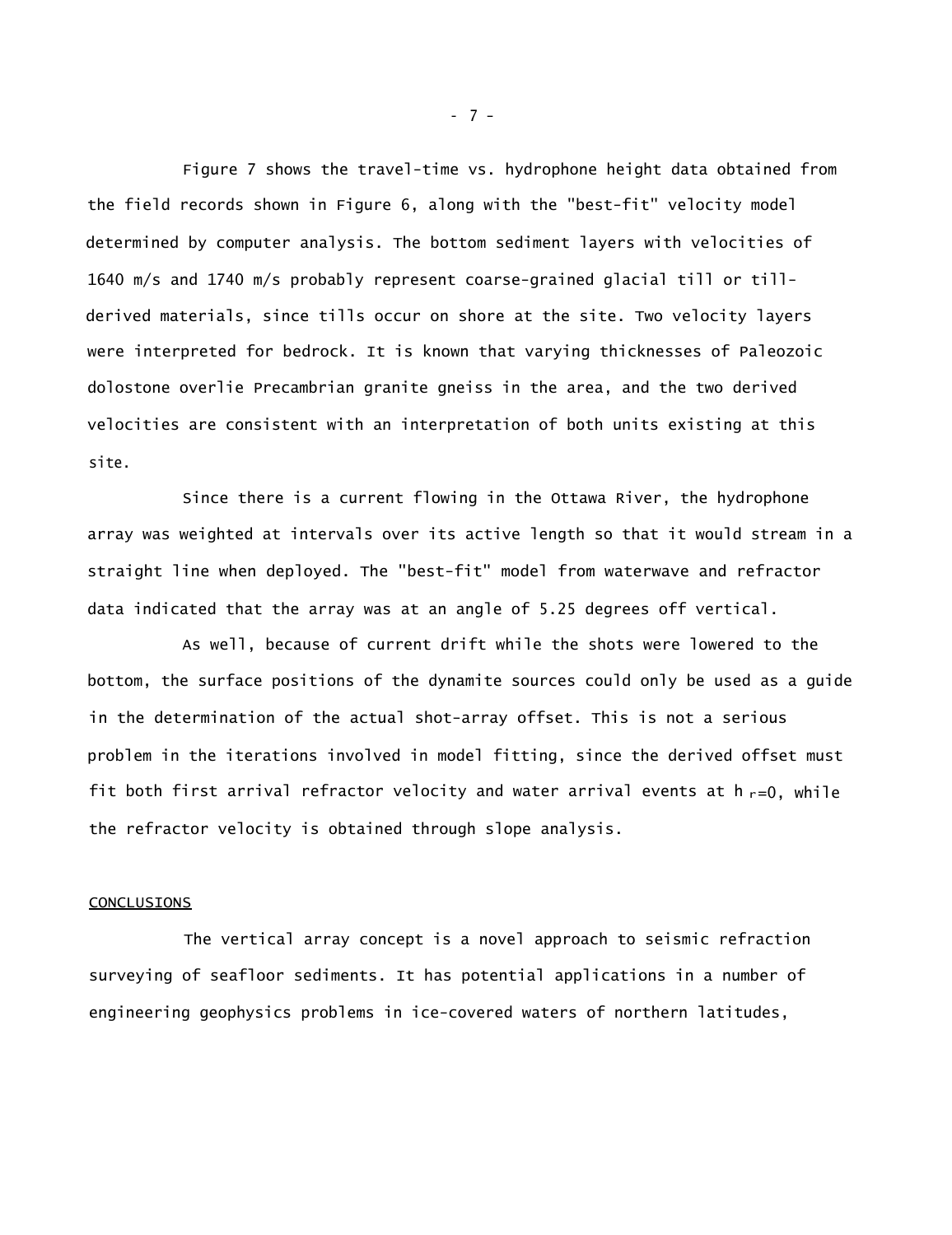especially in deeper waters of continental shelves. The vertical array has a much better sensitivity or potential resolving power to discriminate velocity variations in low velocity sediments than does a horizontal bottom-laid array. Hence it might be advantageous to use this technique in open water areas, if the recording ship and the shooting ship can maintain station during deployment of both the array and the source.

To date, field experience has been limited to shallow water tests in the Ottawa River, but testing on ice-covered continental shelves is planned for the near future.

## **ACKNOWLEDGMENTS**

We wish to thank Mr. R.A. Burns and Mr. R.L. Good of the Geological Survey of Canada for their technical support during. field operations, and M.A. Lockhard of the University of Waterloo for the development of modelling software. We wish also to thank the Defence Research Establishment Pacific, D.N.D. Canada, for their encouragement of this work.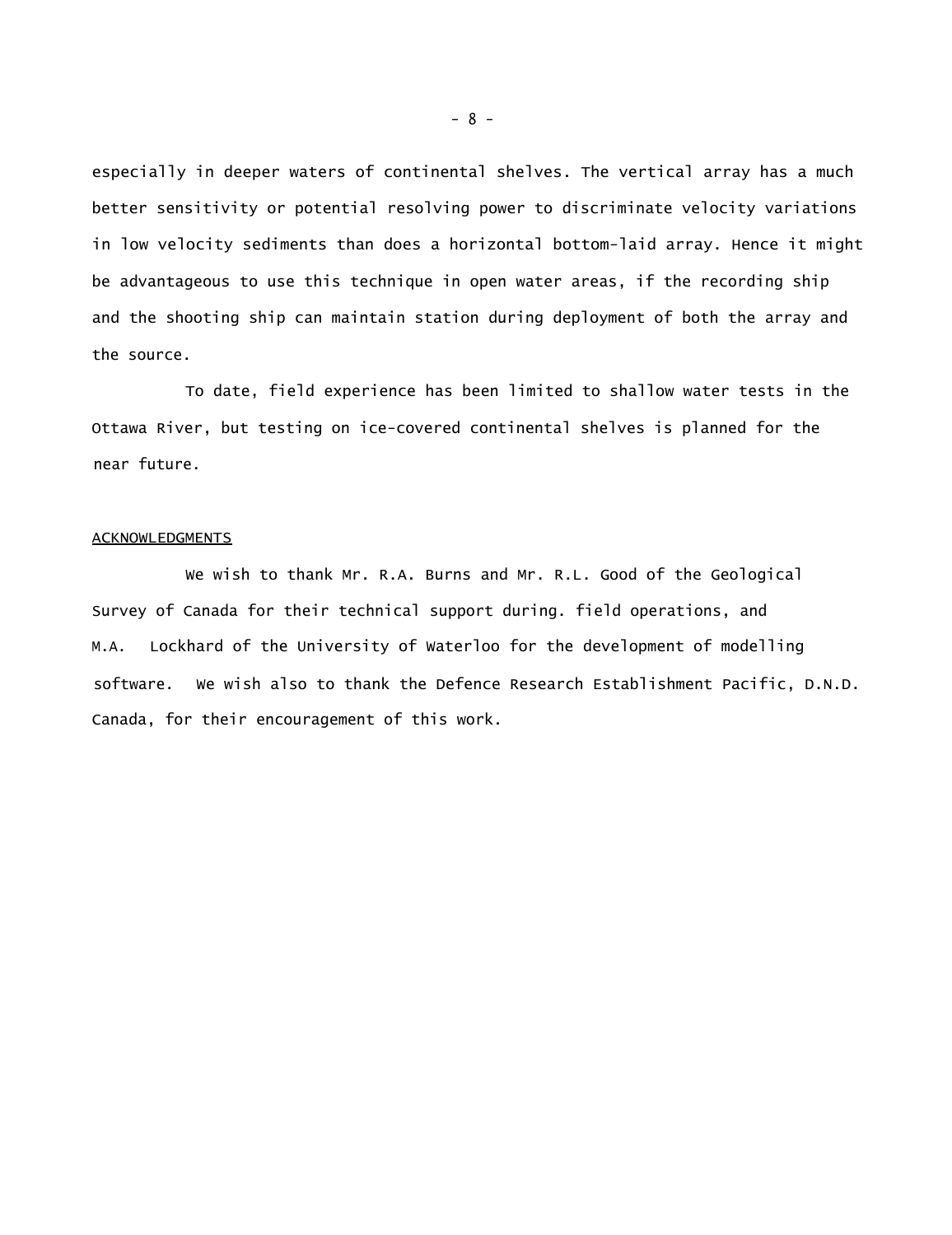#### **REFERENCES**

Fagot, M.C., 1983, A deep-towed sound source and hydrophone array system: Performance prediction analysis and hardware description, in N.G. Pace, Ed., Acoustics and the seabed: Bath University Press, Bath, 1983.

Fortin, G., Good, R.L., Norminton, E.J. and Hunter, J.A., 1987, The use of a 12 channel eel for shallow refraction surveying of ice bearing sediments in the Canadian Beaufort Sea: in Proc. of the 19th Offshore Technology Conference, Houston, Texas, April 1987, 281-287.

Hunter, J.A. and Hobson, G.D., 1974, A seismic refraction method to detect subseabottom permafrost: in Proc. of Beaufort Sea Coastal and Shelf Research Symposium, San Francisco, 1974, Arctic Institute of North America, 401-416.

Hunter, J.A., Judge, A.S., MacAulay, H.A., Good, R.A., Gagné, R.M. and Burns, R.A., 1976, Permafrost and frozen sub-seabottom materials in the southern Beaufort Sea: D.O.E. Beaufort Sea Project Technical Report No. 22, 174 pp.

Hunter, J.A., Burns, R.A., Good, R.L. and Harrison, T.E., 1979, Seabottom seismic refraction array designs: Geol. Surv. Can. Paper 79-1C, 101-102.

Kurfurst, P.J. and Pullan, S., 1985, Field and laboratory measurements of seismic and mechanical properties of frozen ground: in Proc. Fourth International Symposium on Ground Freezing, Sapporo, Japan, August 1985, 255-262.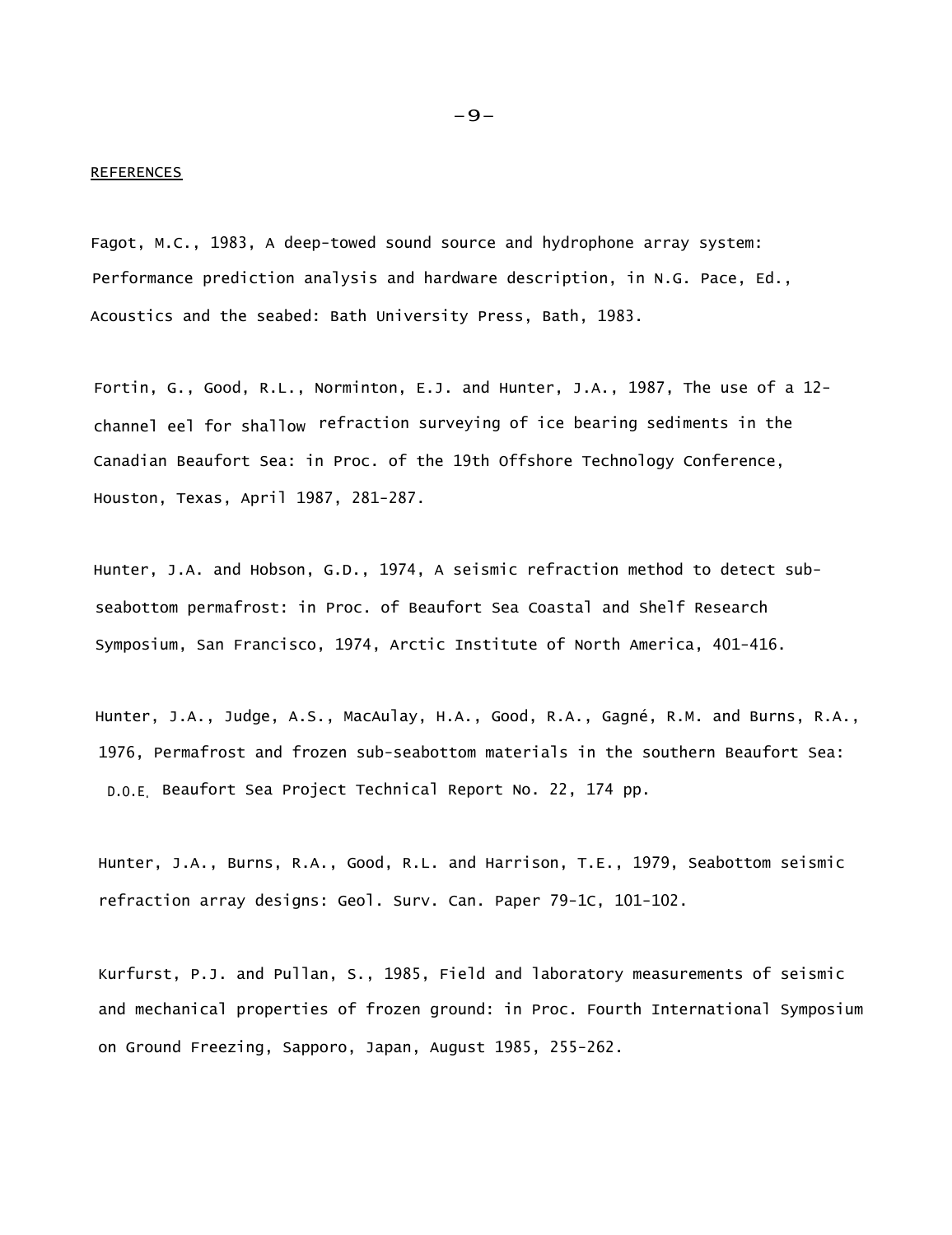McKay, A.G. and McKay, P.M., 1982, Compressional-wave velocity measurement in seabed materials by use of equipment deployed near, but above the bottom: J. Acoust. Soc. Am., 71, 871-878.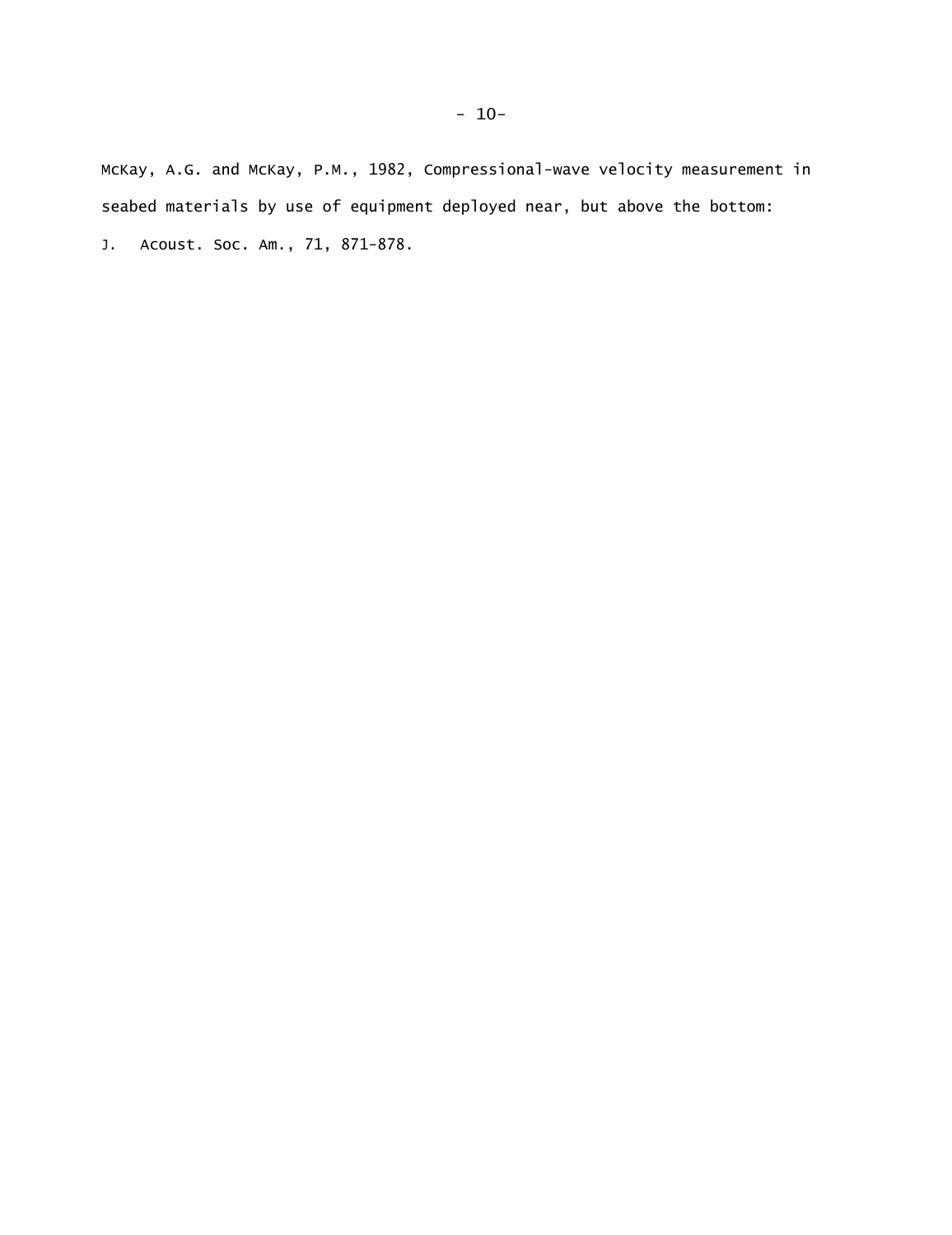

Figure 1(a): Geometry of a vertical array refraction experiment assuming flatlying subbottom refractors.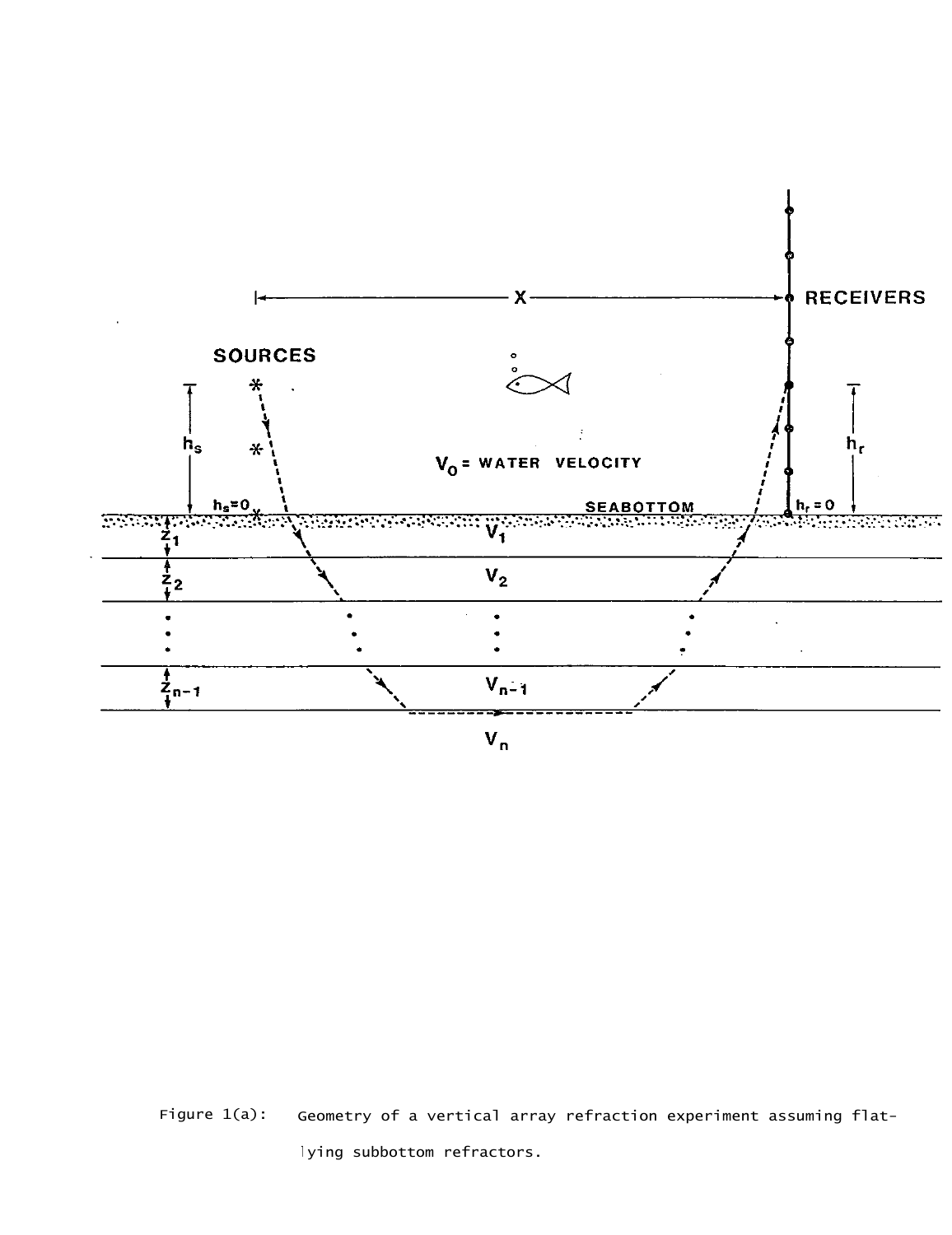

SEABOTTOM  $(h_r)$   $\rightarrow$ RECEIVER HEIGHT ABOVE

Figure 1(b): First arrival travel time plotted as a function of the height of the receiver above the bottom. Refracted arrivals from bottom and subbottom layers appear as straight line segments while the water wave arrival has a hyperbolic shape.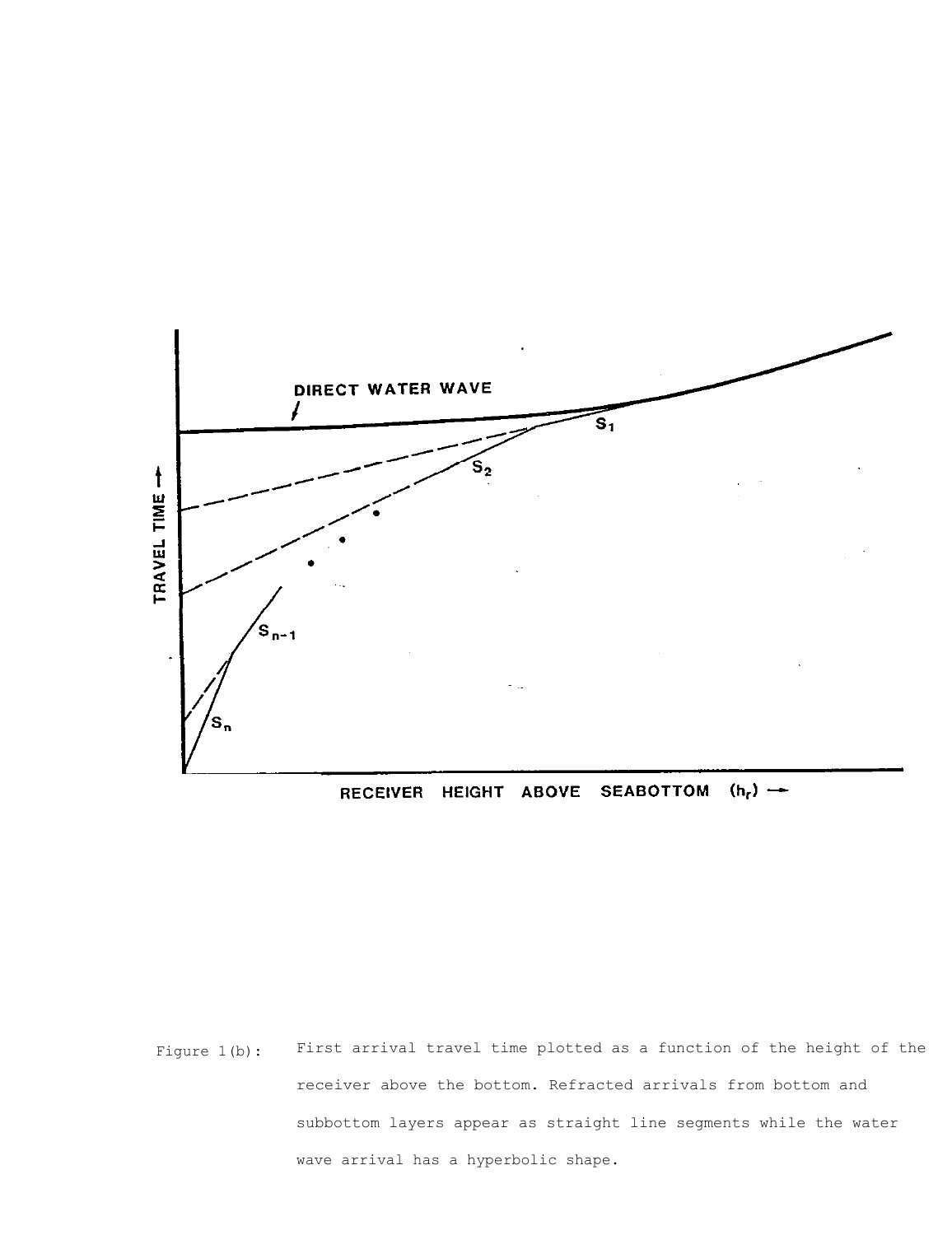

Figure 2: Plot of refractor slope versus refractor velocity showing the high sensitivity of the data to small changes in velocity for velocities below 2000 m/s. The dashed lines indicate the errors in measurement if an array that was deployed at angles of +/-10° was assumed to be vertical.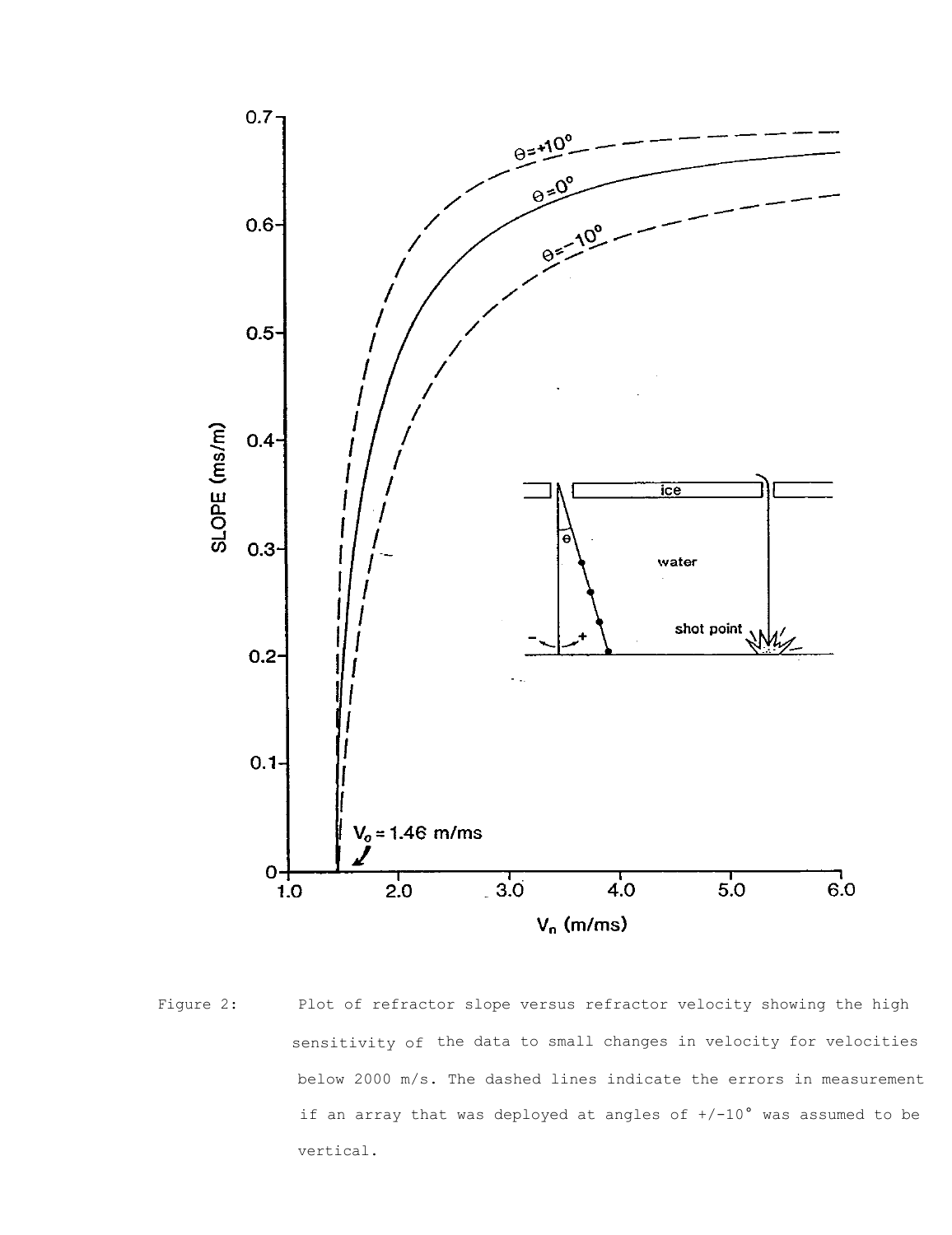

Figure 3: Plot of the derivative of the slope of refracted arrival line segments as a function of the refractor velocity for both the horizontal and vertical array. This shows the sensitivity of the vertical array in measuring refractor velocities exceeds that of the horizontal array for velocities below 2060 m/s.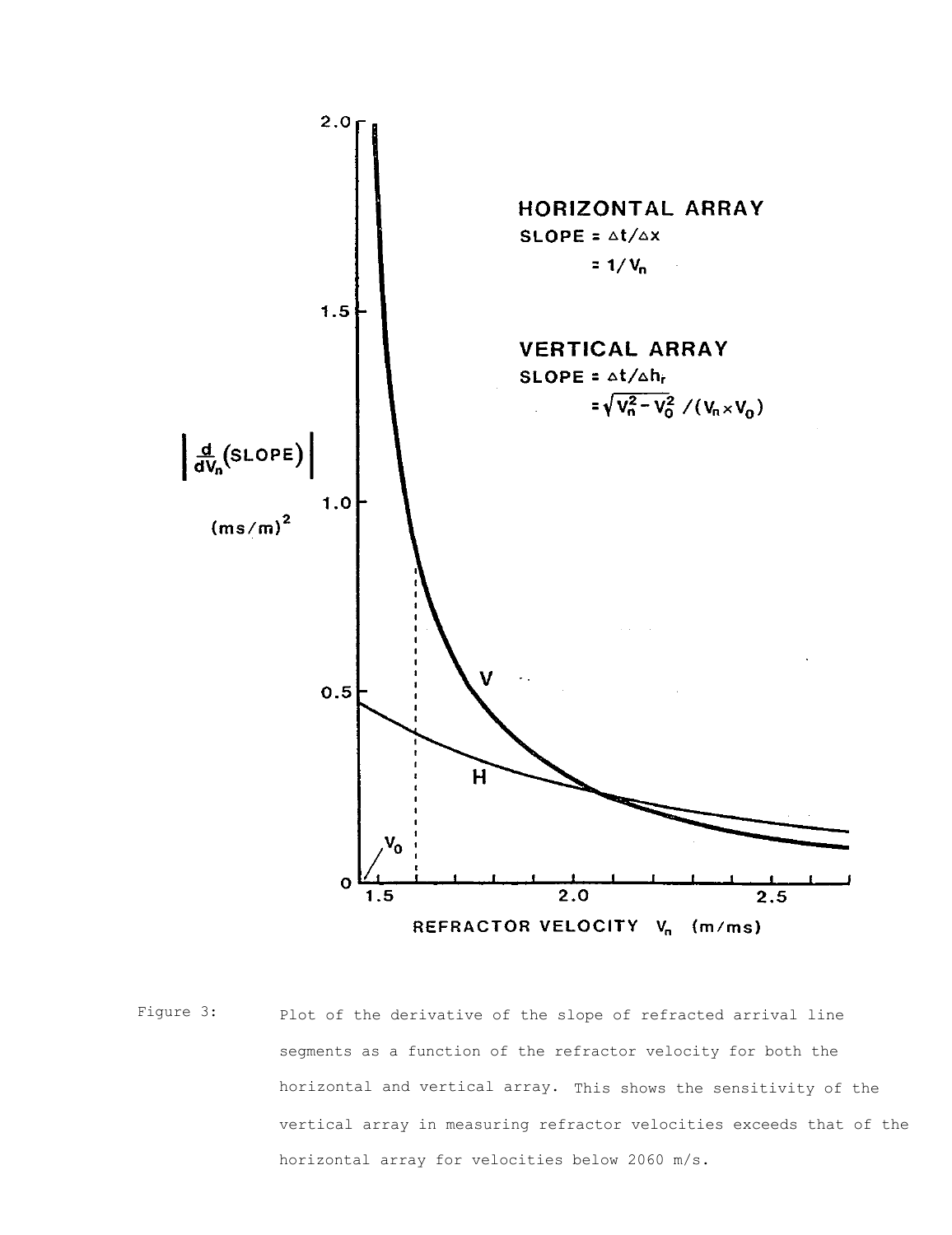

Figure 4(a): Calculated T-h<sub>r</sub> plot for a vertical array in the water column and a source offset of 150 m, assuming the velocity model shown in the inset.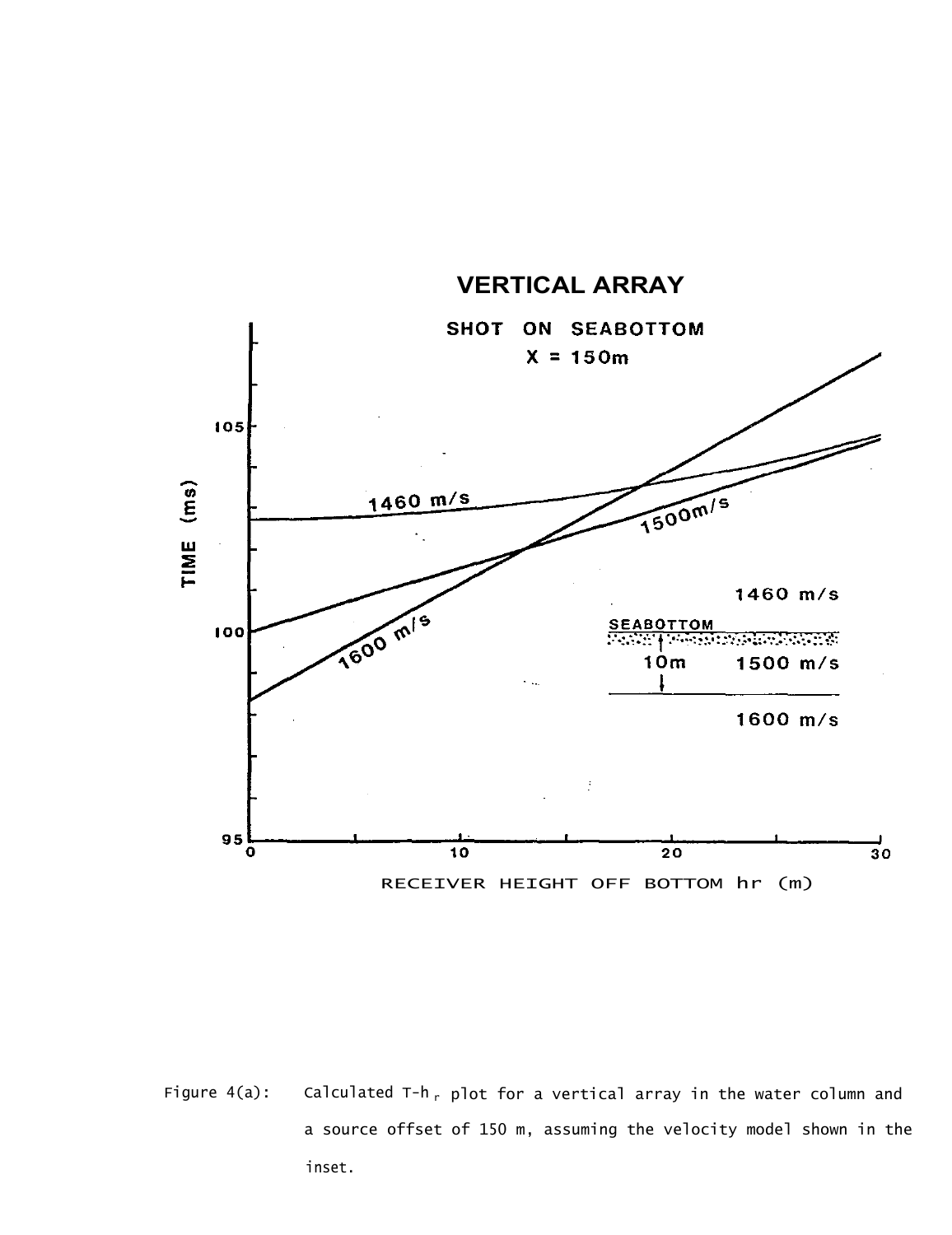

Figure 4(b): Calculated T-X plot for a horizontal seabottom array assuming the same velocity model. The breakover between the two straight line segments is much less pronounced than in the case of the vertical array.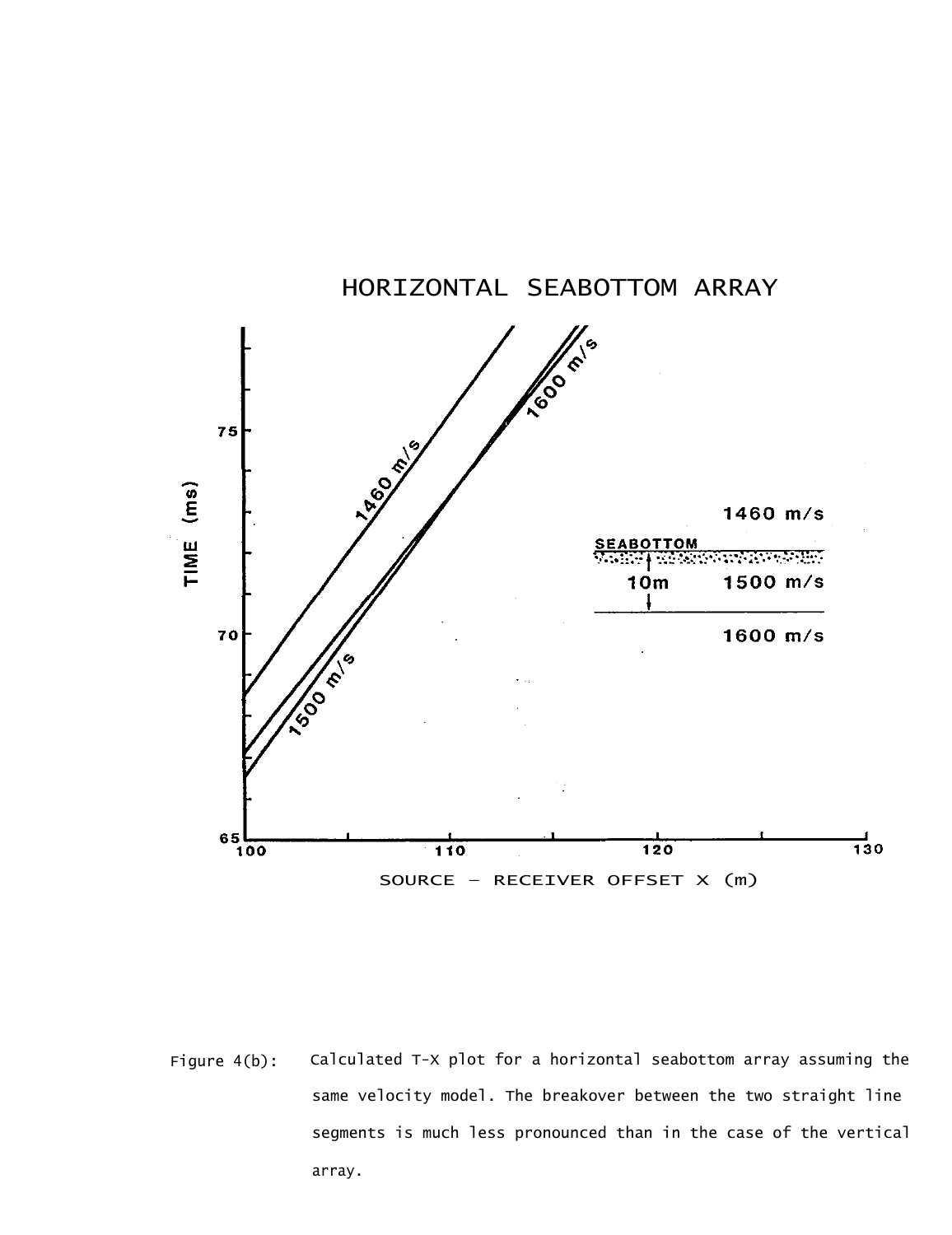

 $V_4 = 6500 m/s$ 

Figure 5: Field set-up for the Ottawa River vertical array experiment. The velocities and thicknesses of the subbottom layers were derived from an interpretation of the results obtained at this site.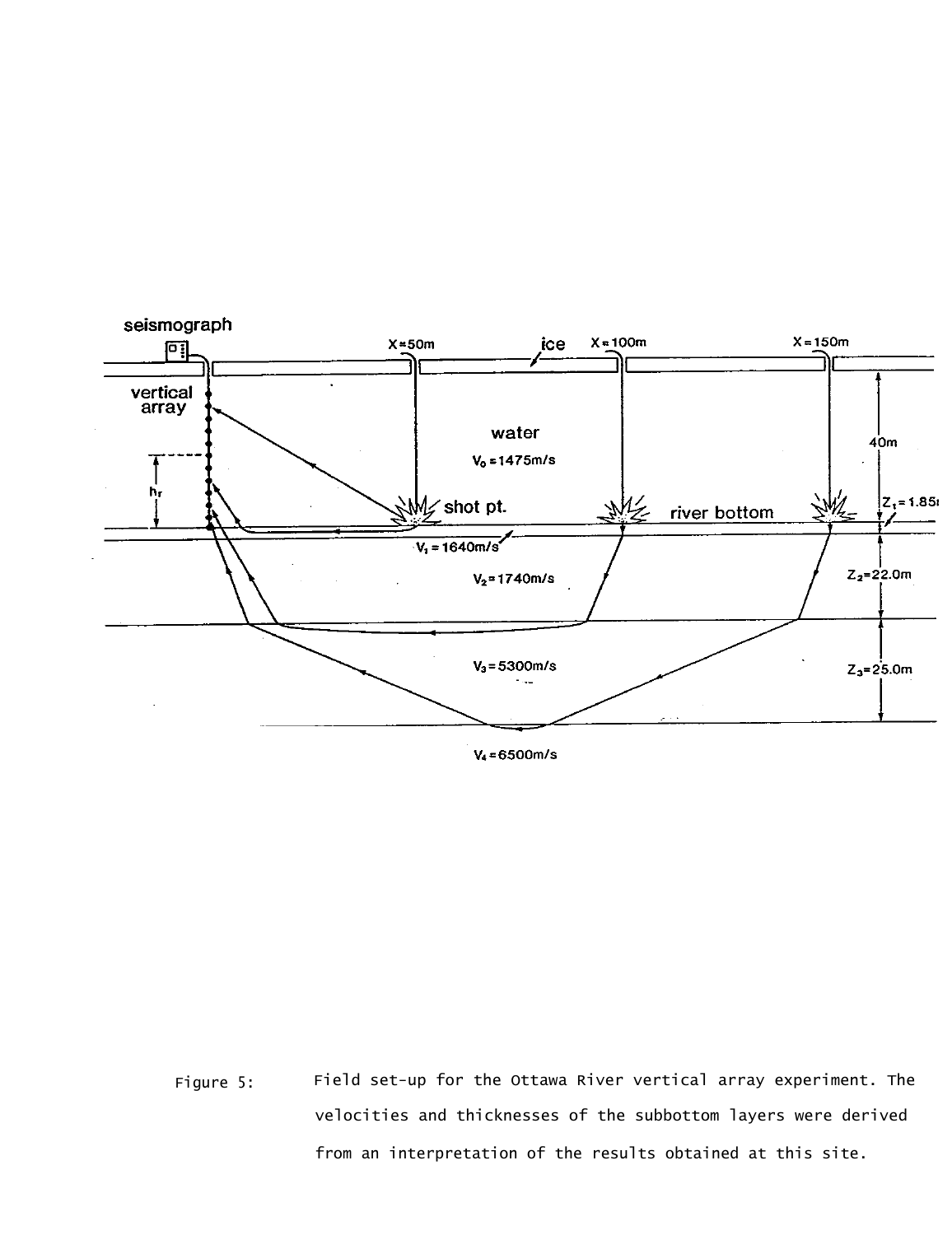

Figure 6: Three seismograms recorded with a vertical array at the Ottawa River site.